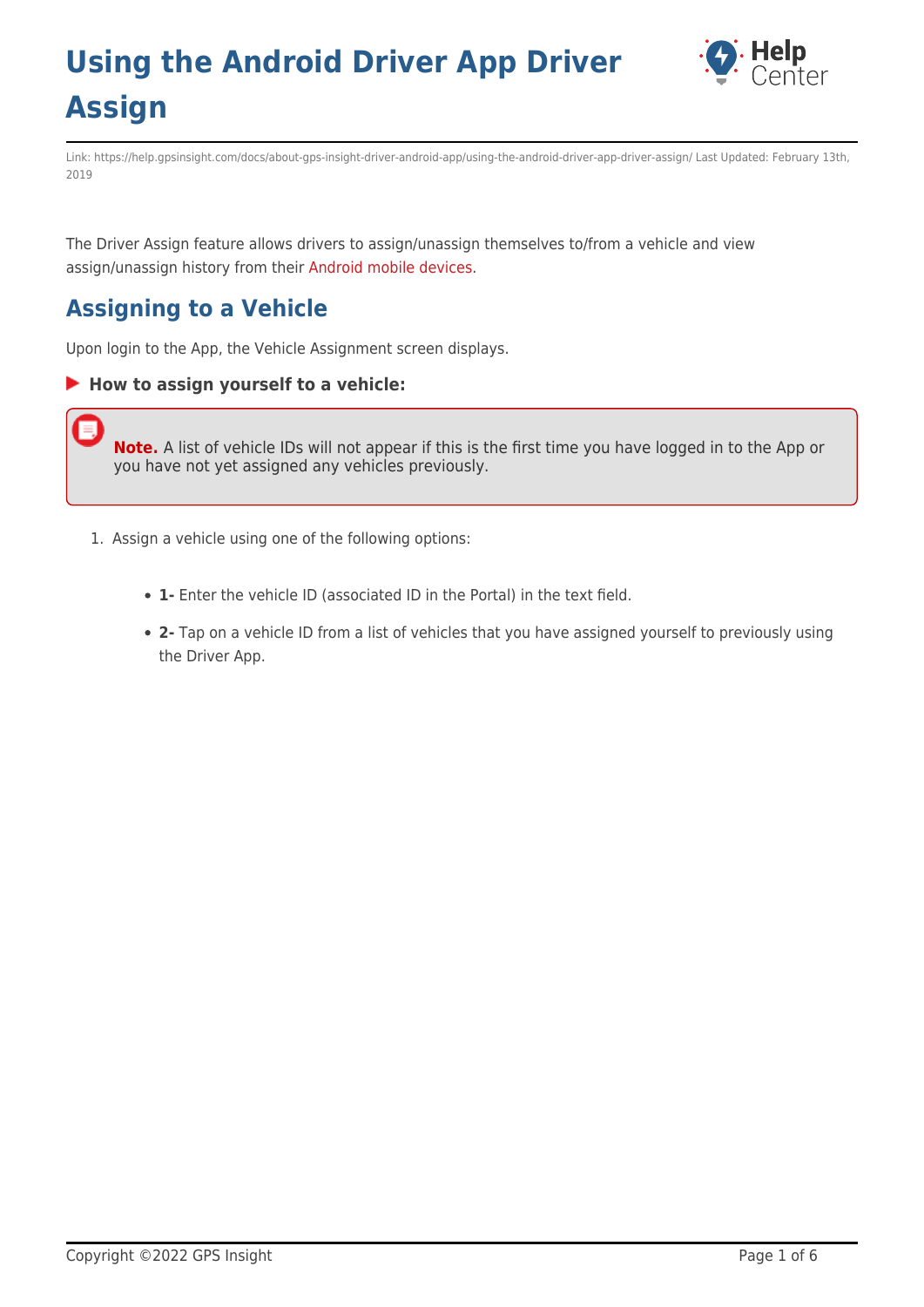

Link: https://help.gpsinsight.com/docs/about-gps-insight-driver-android-app/using-the-android-driver-app-driver-assign/ Last Updated: February 13th, 2019





2. If you have entered a vehicle ID in the text field (Option 1), tap **Assign**.

You are now assigned to the vehicle.

The Driver App displays:

- **1-** Vehicle ID, [DVIR](https://help.gpsinsight.com/docs/about-gps-insight-driver-android-app/using-the-android-driver-app-dvir/) status, and vehicle information
- **2-** DVIR details from the last submitted DVIR on the vehicle status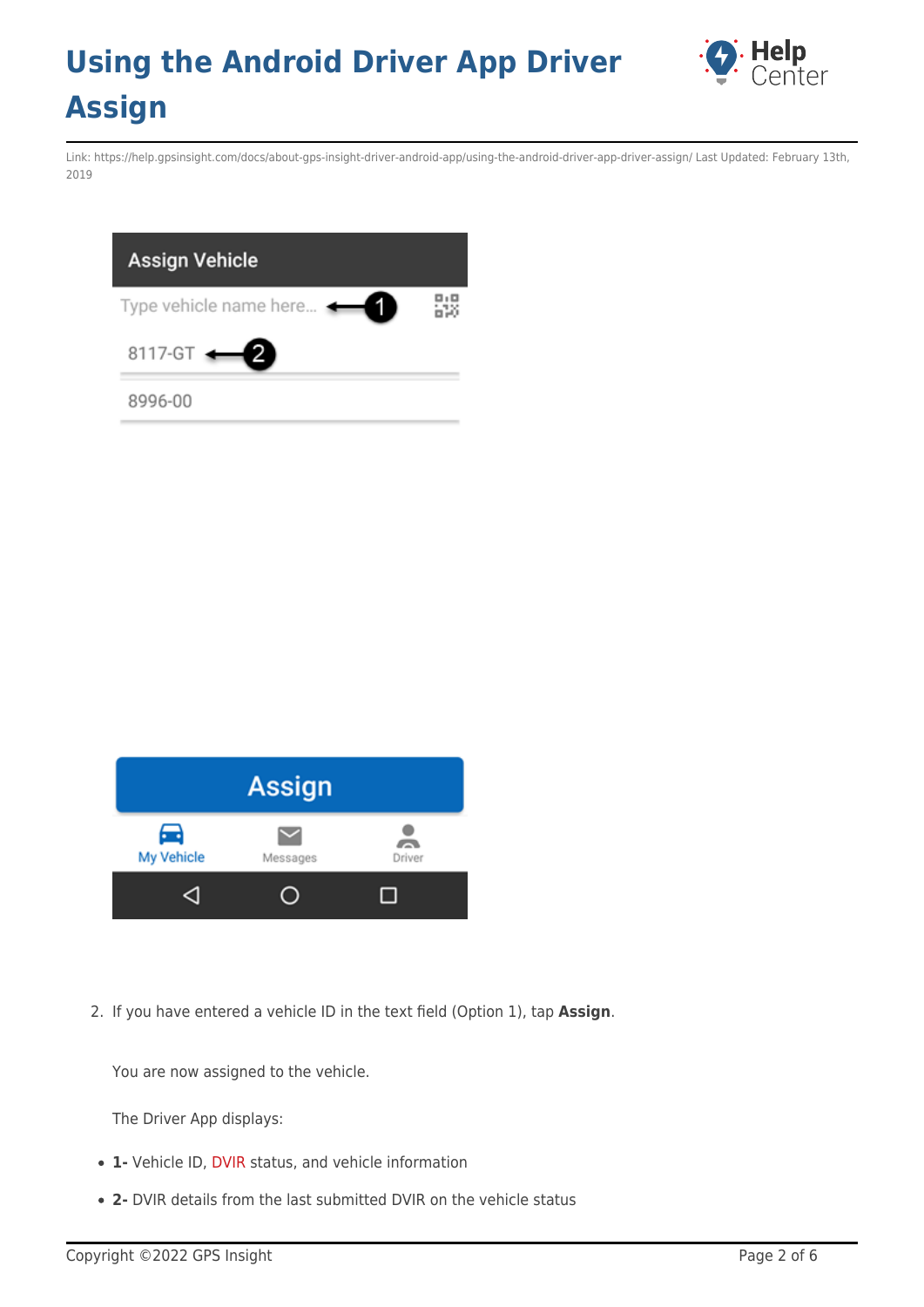

Link: https://help.gpsinsight.com/docs/about-gps-insight-driver-android-app/using-the-android-driver-app-driver-assign/ Last Updated: February 13th, 2019



#### **Viewing Assign/Unassign History**

**How to view assign/unassign history:**



1. Tap the **Driver** icon (  $\frac{Dirier}{\ }$  ) at the bottom right corner of the screen.

The Driver Info page appears displaying:

- **1-** Your name and vehicle ID.
- **2-** Driver totals for Miles, Hours (Hours:Minutes), Trips, MPG from the last 7 days while assigned to a vehicle.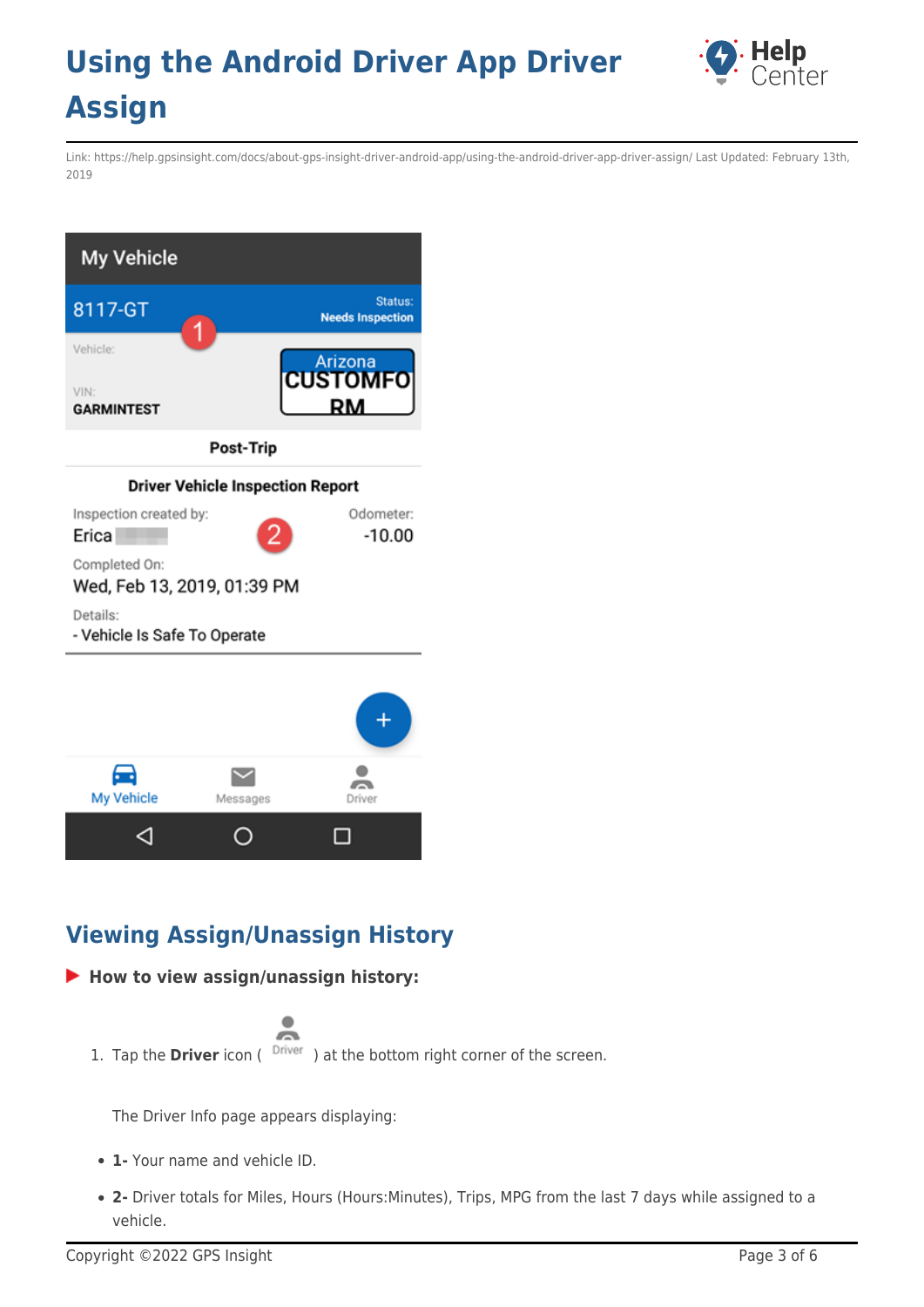

Link: https://help.gpsinsight.com/docs/about-gps-insight-driver-android-app/using-the-android-driver-app-driver-assign/ Last Updated: February 13th, 2019

**3-** Assign/Unassign history for the last 10 days, includes vehicle ID, date and time stamps.

| <b>Driver Info</b>  |                             |              |               |  |  |
|---------------------|-----------------------------|--------------|---------------|--|--|
| <b>Erica</b>        | 8117-GT                     | ۰            |               |  |  |
|                     | <b>LAST 7 DAYS</b>          |              |               |  |  |
| 0.0<br><b>MILES</b> | <b>HOURS</b>                | <b>TRIPS</b> | <b>MPG</b>    |  |  |
|                     | Assigned Vehicle: 8117-GT   |              |               |  |  |
|                     | Wed, Feb 13, 2019, 01:37 PM |              |               |  |  |
|                     | Assigned Vehicle: 8117-GT   |              |               |  |  |
|                     | Wed, Feb 13, 2019, 01:37 PM |              |               |  |  |
|                     | Assigned Vehicle: 8117-GT   |              |               |  |  |
|                     | Wed, Feb 13, 2019, 01:33 PM |              |               |  |  |
|                     | Assigned Vehicle: 8117-GT   |              |               |  |  |
|                     | Wed, Feb 13, 2019, 12:58 PM |              |               |  |  |
| My Vehicle          | Messages                    |              | <b>Driver</b> |  |  |
|                     |                             |              |               |  |  |

2. Scroll down to view all history, if applicable.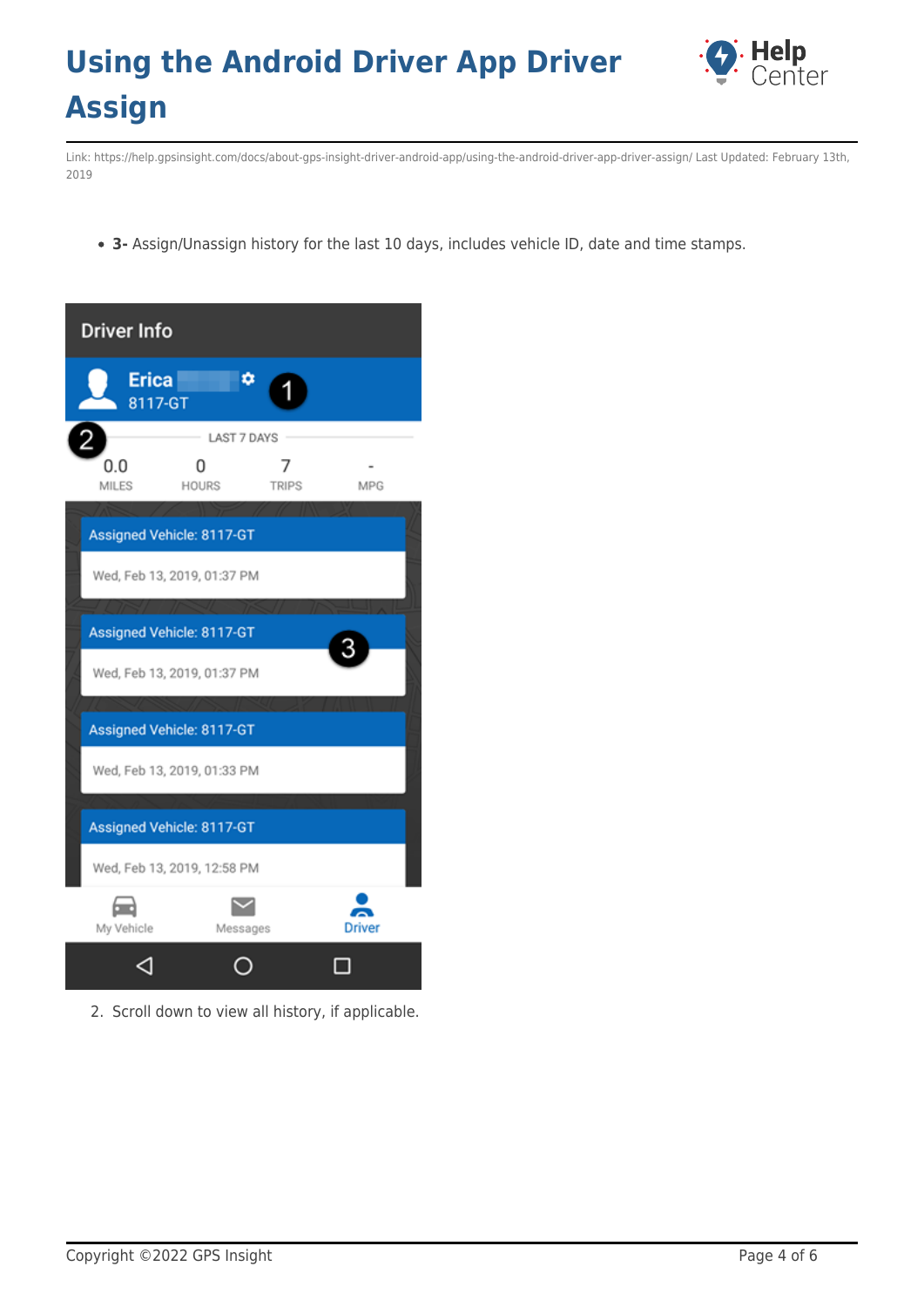

Link: https://help.gpsinsight.com/docs/about-gps-insight-driver-android-app/using-the-android-driver-app-driver-assign/ Last Updated: February 13th, 2019

| Assigned Vehicle: veh1          |  |  |  |  |
|---------------------------------|--|--|--|--|
| Mon, Jun 26, 2017, 04:23 PM     |  |  |  |  |
| <b>Unassigned Vehicle: veh1</b> |  |  |  |  |
| Mon, Jun 26, 2017, 04:27 PM     |  |  |  |  |
| Assigned Vehicle: veh1          |  |  |  |  |
| Mon, Jun 26, 2017, 02:14 PM     |  |  |  |  |

#### **Unassigning from a Vehicle**

E.

**Note.** You must submit a Post-Trip DVIR before unassigning from a vehicle if you submitted a Pre-Trip DVIR and deemed the vehicle "Safe to Operate." You will receive the following message if a Post-Trip DVIR is not performed and you attempt to unassign yourself from a vehicle in this situation:



Tap **Cancel** or **Start DVIR** and submit a Post-Trip DVIR.

#### **How to unassign yourself from a vehicle:**

1. From the Driver Info Screen, tap on the Driver Name/Vehicle ID bar.